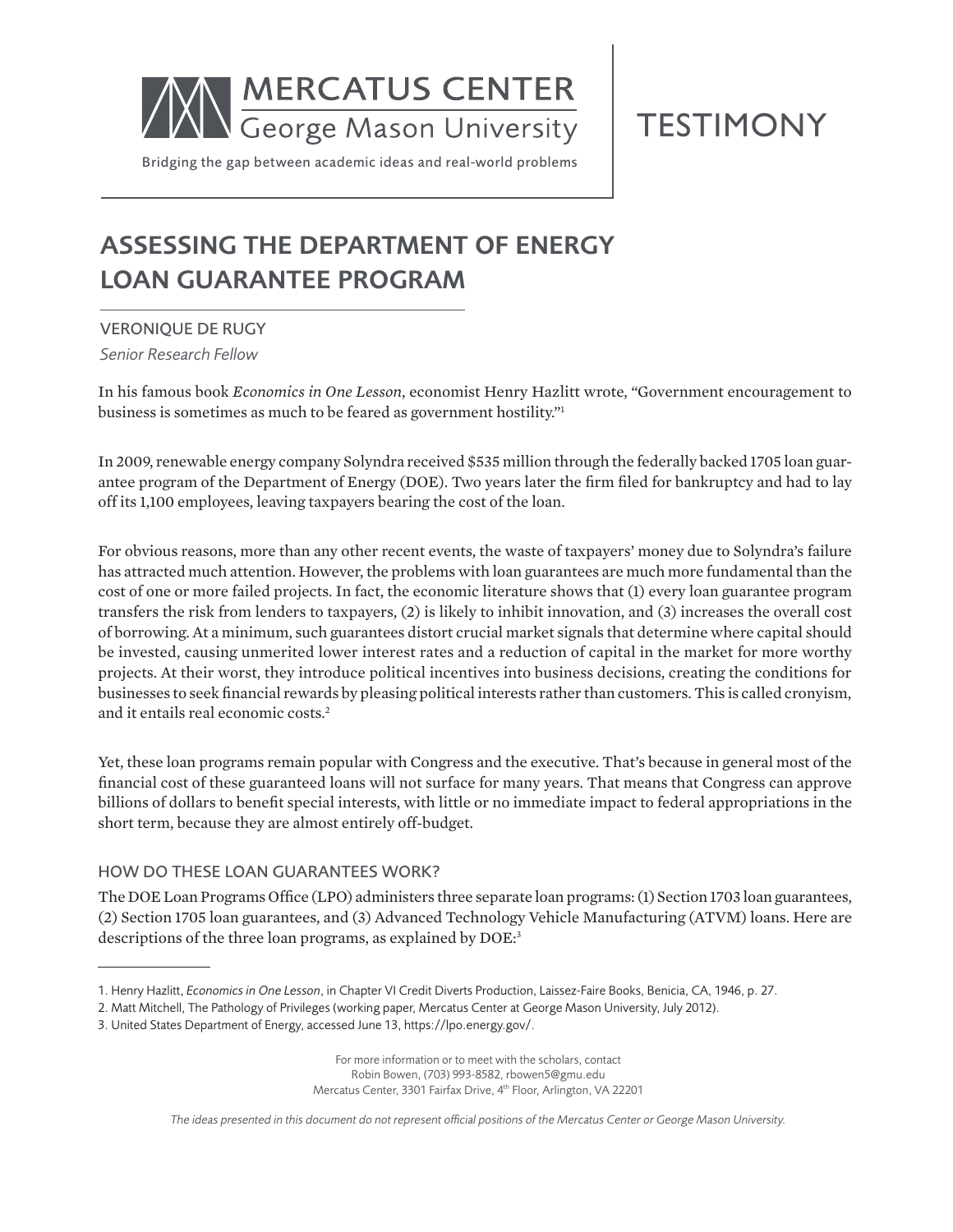• Section 1703 of Title XVII of the Energy Policy Act of 2005 authorizes the U.S. Department of Energy to support innovative clean energy technologies that are typically unable to obtain conventional private financing due to high technology risks.

• Advanced Technology Vehicles Manufacturing (ATVM) loans support the development of advanced technology vehicles (ATV) and associated components in the United States. They also meet higher efficiency standards.

• The Section 1705 Loan Program authorizes loan guarantees for U.S.-based projects that commenced construction no later than September 30, 2011 and involve certain renewable energy systems, electric power transmission systems, and leading edge biofuels.

According to LPO's website, DOE's loan guarantee authority originated from Title XVII of the Energy Policy Act of 2005 (P.L. 109–58).<sup>4</sup> Under Section 1703, the federal government can guarantee 80 percent of a project's total cost. The American Recovery and Reinvestment Act of 2009 (P.L. 111–5) amended the Energy Policy Act of 2005 by adding Section 1705.<sup>5</sup> Section 1705 was created as a temporary program, and 1705 loan guarantee authority ended on September 30, 2011.

The dollar volume of loans that can be guaranteed under DOE's authority is predetermined by congressional appropriations that oversee the program. A simple way to explain how these loans work is the following: If a recipient defaults on its loan, the federal government pays the remainder of the debt to the lenders and repossesses all of the assets from the unfinished projects.<sup>6</sup>

As with other loan programs, to prevent taxpayers' exposure, the federal government has established a credit subsidy fee. In this case, the cost of the fee is determined by DOE, with guidance from OMB. The lenders usually charge the up-front guarantee fee to the borrower after the lender has paid the fee to DOE and has made the first disbursement of the loan.

This is not the case for 1705 loans, however. Under the stimulus bill, DOE received appropriated funds to pay for credit subsidy costs associated with Section 1705 loan guarantees, which, after rescissions and transfers, was \$2.435 billion. As the Congressional Research Service rightly puts it, "Section 1705 loan guarantees were very attractive as they provided an opportunity to obtain low-cost capital with the required credit subsidy costs paid for by appropriated government funds."7

DOE does not provide loans directly. Instead, borrowers have to apply to qualified finance organizations. These lenders are expected to perform a complete analysis of the application. Then DOE reviews the lender's credit analysis rather than conducting a second analysis. DOE still makes the final credit and eligibility decision.

## DO LOAN GUARANTEES DO WHAT THEY CLAIM TO DO?

Leaving aside the question of whether the government should encourage the production of certain goods or services, the economic justification for any government-sponsored lending or loan guarantee program must rest on a well-established failure of the private sector to allocate loans efficiently (meaning that deserving recipients could

<sup>4.</sup> Section 1703 of the Energy Policy Act of 2005 (P.L. 109-58).

<sup>5.</sup> Section 1705 of the Energy Policy Act of 2005 (P.L. 109-58). Section 1705 was created by amending the EnergyPolicy Act of 2005 through the American Recovery and Reinvestment Act of 2009 (P.L. 111-5)

<sup>6.</sup> However, the Office of Management and Budget has calculated that only 55 percent of loan can be recouped from the sale of assets.

<sup>7.</sup> Phillip Brown, "Solar Projects: DOE Section 1705 Loan Guarantees," (Congressional Research Service, October 25, 2011), accessed June 13, 2012, http://op.bna.com/env.nsf/id/jstn-8mzszy/\$File/CRSSolar.pdf.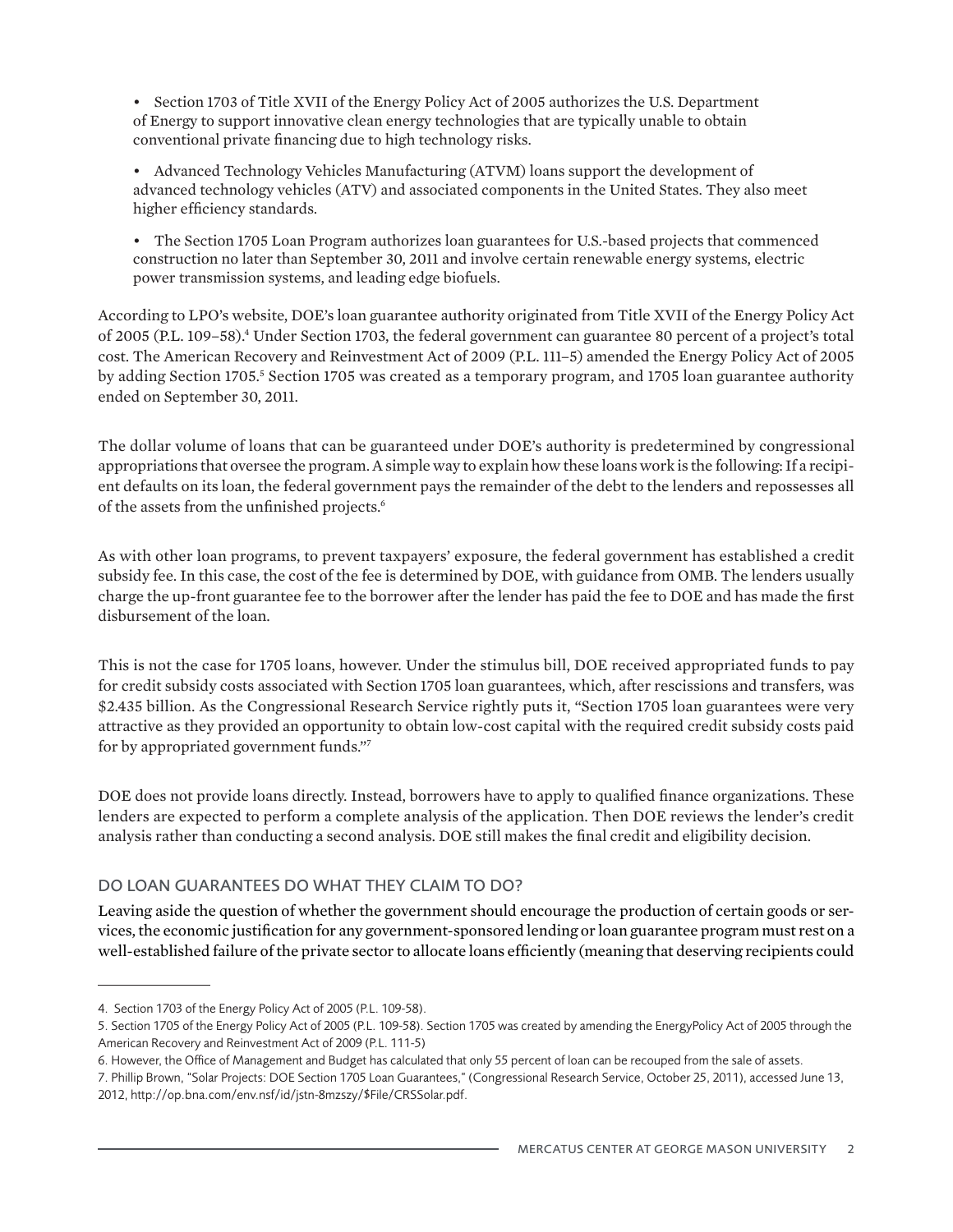not have gotten capital on their own). Absent such a private-sector deficiency, the DOE's activities would simply be a wasteful at best, politically motivated at worst subsidy to this sector of the economy.

Yet, many argue that some public policy objectives require the sacrifice of marketplace efficiency. It is an accepted feature of modern American government that some public interests or social policy gains outweigh economic losses. In the case of green energy, the government's lending programs could fulfill specific public policy objectives that the marketplace on its own would not otherwise serve or would supply at suboptimal levels. But do they?

In describing its role in the economy, the DOE proclaims that its loans help save the planet<sup>8</sup> by helping to secure funding for the earlier-stage technologies or the later commercialization stage—known as the manufacturing "Valley of Death."<sup>9</sup> It also claims that the loan recipients will generate economic growth and "green" jobs that otherwise would not appear. DOE can thus be judged on its ability to meet these public policy goals—namely, to fill the supply-and-demand gap in the clean energy loan market, particularly for startups.

To measure the DOE results, I looked at the flow of DOE credits to evaluate who receives them and whether the DOE is meeting its stated policy objectives of promoting new startups and encouraging the creation of green jobs.

A close examination demonstrates that neither stated DOE policies nor its actual lending patterns provide evidence that its loan guarantees serve any of its defined public policy purpose.

#### FOLLOWING THE 1705 LOAN GUARANTEE PROGRAM MONEY

Since 2009, DOE has guaranteed \$34.7 billion, 46 percent of it through the 1705 loan program, 30 percent through the 1703 program, and 14 percent through the ATVM.<sup>10</sup>



The 1705 (under which Solyndra received funding) authorized loan guarantees for programs for "certain renewable energy systems, electric power transmission systems and leading edge biofuels projects that commence construction no later than September 30, 2011." This program is a product of the economic stimulus bill of 2009. As mentioned before, this program offered borrowers better terms than the 1703—in some cases the government paid for a substantial fee out of appropriated funds, one that is the borrower's responsibility under the 1703. Also, many 1703-eligible projects were also eligible under the 1705.

The data shows that:

<sup>8.</sup> Mike King and W. David Montgomery, "Let's Reset Our Energy Policy Starting with Loan Guarantees," in Pure Risk: Federal Clean Energy Loan Guarantees, ed. Henry Sokolski (Nonproliferation Policy Education Center, 2012)

<sup>9.</sup> Sustainablebusiness.com, "Clean Energy: Crossing the Valley of Death," June 2010, http://www.sustainablebusiness.com/index.cfm/go/ news.display/id/20544.

<sup>10.</sup> U.S. Department of Energy, Loan Programs Office: https://lpo.energy.gov/?page\_id=45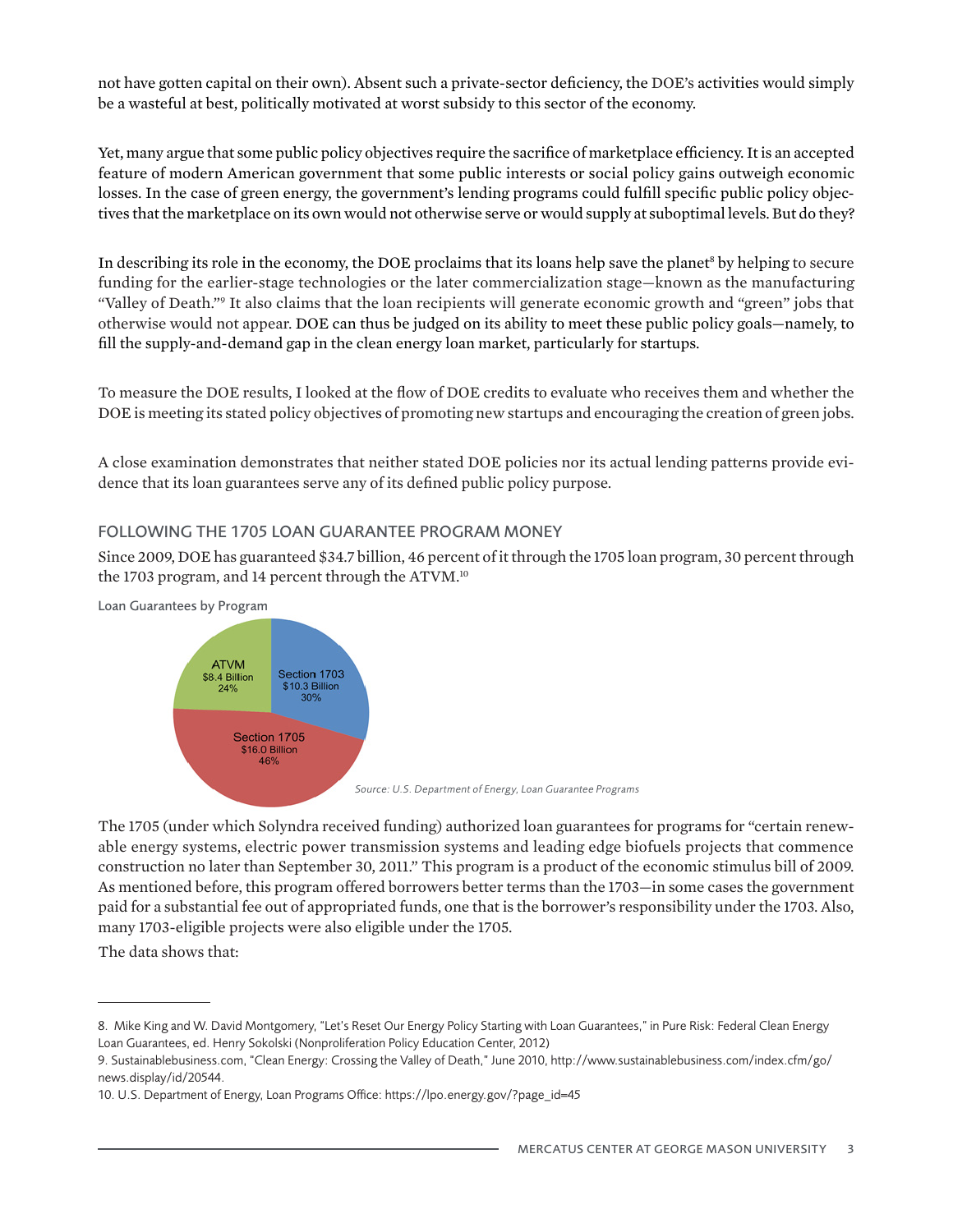• 26 projects were funded under the 1705, and guaranteed roughly \$16 billion in total.

• Some 2,378 permanent jobs were claimed to be created under the program. This works out to a cost per job of \$6,731,034.

• The recipient of the most 1705 loans is NRG Energy Inc. (BrightSource).

• NRG Energy Inc. (BrightSource) received \$1.6 billion (11 percent of the overall amount guaranteed under the 1705).

- The top 10 recipients of loans under the 1705 program:
	- Are all solar generation companies,
	- Received 76 percent of the overall amount guaranteed,
	- Received \$12.2 billion in loan guarantees, and

• Included NextEra Energy Resources, LLC (Desert Sunlight), a fortune 200 company; Abengoa Solar Inc. (Solana), a Spanish multinational company; and Prologis (Project Amp), a global real estate investment trust. Utility firms like NRG Energy received three separate loans in the top 10 recipient list.

• Prologis received \$1.4 billion (8.75 percent of the total) to install solar panels on top of a building it owns.

• Solyndra, the now bankrupted solar company, received \$535 million in loan guarantees or 3.34 percent of the total.

• Cogentrix, a wholly owned subsidiary of the *Goldman Sachs* Group Inc, received a \$90 million guarantee from the government.

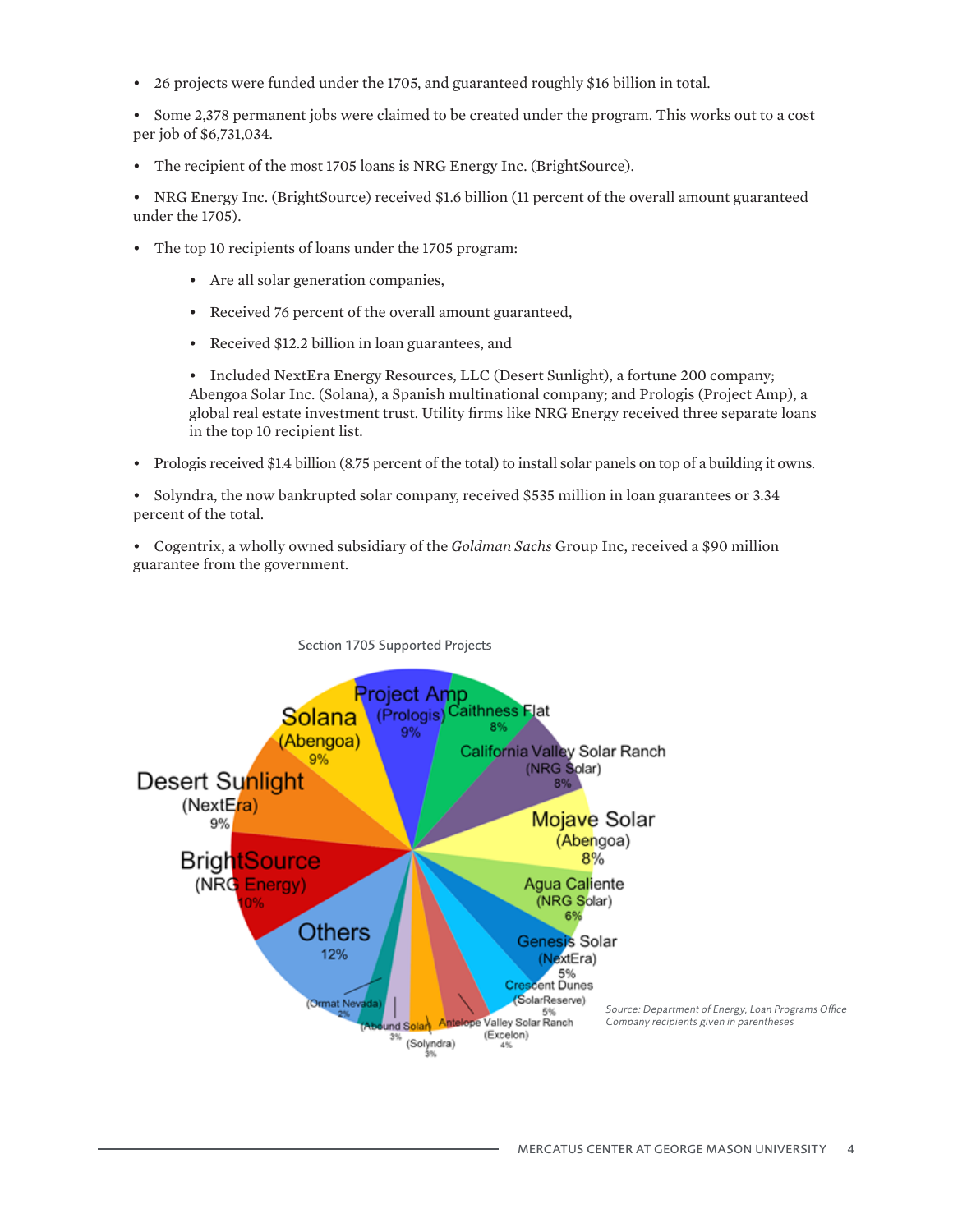If we organize the data by companies receiving 1705 loans, we find:

• The recipient of the most 1705 loans is NRG Energy Inc.

• NRG Energy Inc. received \$3.8 billion (23.7 percent of the overall amount guaranteed under the 1705).

• Four companies received 64 percent, or \$10.3 billion, of the total amount guaranteed under the 1705 program. These companies are:

- NRG Energy,
- NextEra Energy,
- Arbogea, and
- Prologis.

First, it should be noted that very few permanent green jobs were created under the 1705 loan program (or any of the other loan programs). The Obama administration had initially pushed these projects as job generators, claiming that it could create 5 million jobs in America through investment in green technology.





Also, to the extent that "green jobs" were created, the \$6.7 million cost per job is quite spectacular. This trend and number probably dismisses this particular loan program as a job program.

Second, as we can see here, under the 1705 program most of the money has gone to large and established companies rather than startups. These include established utility firms, large multinational manufacturers, and a global real estate investment fund. In addition, the data shows that nearly 90 percent of the loans guaranteed by the federal government since 2009 went to subsidize lower-risk power plants, which in many cases were backed by big com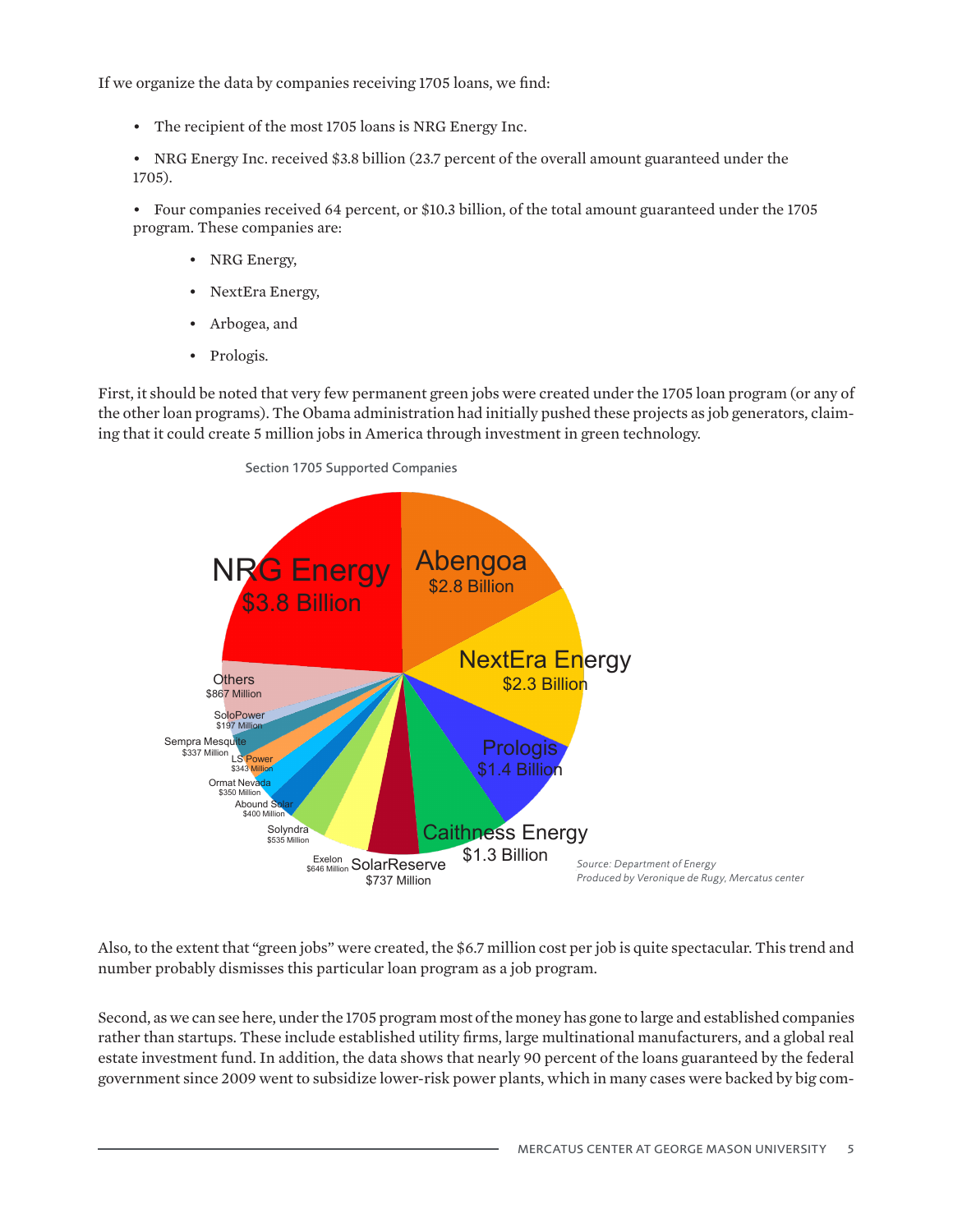panies with vast resources. This includes loans such as the \$90 million guarantee granted to Cogentrix, a subsidiary of Goldman Sachs. Currently, Goldman Sachs ranks number 80 on the list of America's Fortune 500 companies.<sup>11</sup>

This probably means that if there were an actual gap between the supply and demand for loans for energy companies, startups, or others, this program wouldn't be filling it. In fact, most of these loans look like government transfers of the worst kind: subsidies to very large corporations very much resembles cronyism.

Third, there seems to be an even more troubling trend of "double dipping" by large companies that received loan guarantees from the DOE program. Many of the companies that have benefitted from subsidized loans under the 1705 guarantee program also received additional grants under the American Recovery and Reinvestment Act (ARRA). For example, Prologis (which benefitted from \$1.4 billion in subsidized loans) received a grant for \$68,000 for the purpose of "rent for warehouse space" under the Recovery Act.

Green Mountain Energy, a company of NRG Energy, received two grants under the ARRA in the second quarter of fiscal year 2011. Likewise, Reliant Energy and Reliant Energy Tax Retail LLC, two other NRG Energy companies, reported receiving *at least 37 grants* under the ARRA. These grants augmented the \$3.8 billion in loan guarantees for NRG Energy distributed under the Section 1705 Loan Program.

NRG will also be eligible to receive \$430 million from the Department of the Treasury. <sup>12</sup> In addition, many companies benefited from the Department of Treasury 1603 grants.<sup>13</sup>

Quoted in the *New York Times* recently, NRG's chief executive, David W. Crane, explained how his company and its partners have secured \$5.2 billion in federal loan guarantees, plus hundreds of millions in other subsidies for four large solar projects. "I have never seen anything that I have had to do in my 20 years in the power industry that involved less risk than these projects," he said in a recent interview. "It is just filling the desert with panels."<sup>14</sup>

Examples of companies benefitting from multiple assistance programs initiated during this period abound. For instance, in addition to the \$538 million it received under the 1705 loan program, Solyndra benefited from a \$10.3 million loan guarantee that the Ex-Im Bank extended to a Belgian company (described in the Ex-Im deal data as "Zellik Ii Bvba") to finance a sale of Solyndra products.<sup>15</sup>

Solyndra isn't alone. First Solar's Antelope Valley project received a \$646 million 1705 loan in 2011 through its partner Exelon, and per my calculation from the Ex-IM Bank FOIA deal data information for FY2011,<sup>16</sup> the company also scored \$547.7 million in loan guarantees to subsidize the sale of solar panels to solar farms abroad.

More troubling is the fact that some of the Ex-Im money went to a Canadian company named St. Clair Solar, which is a wholly owned subsidiary of First Solar.<sup>17</sup> St. Clair Solar received a total of \$192.9 million broken into

http://www.nytimes.com/2011/11/12/business/energy-environment/a-cornucopia-of-help-for-renewable-energy.html?pagewanted=all.

16. http://www.exim.gov/open/

<sup>11.</sup> CNN Money, America's Fortune 500 Companies. http://money.cnn.com/magazines/fortune/fortune500/2012/snapshots/10777.html 12. Eric Lipton and Clifford Krauss, "A Gold Rush of Subsidies in Clean Energy Search," *New York Times*, November 11, 2011

http://www.nytimes.com/2011/11/12/business/energy-environment/a-cornucopia-of-help-for-renewable-energy.html?pagewanted=all. 13. Department of Treasury: 1603 http://www.treasury.gov/initiatives/recovery/Pages/1603.aspx

<sup>14.</sup> Eric Lipton and Clifford Krauss, "A Gold Rush of Subsidies in Clean Energy Search," *New York Times*, November 11, 2011

<sup>15.</sup> Export-Import Bank of the United States, 2011 Annual Report, http://www.exim.gov/about/reports/ar/2011/index.html, p. 30.

<sup>17.</sup> Tim Carney, Firm Sells Solar Panel to Itself – Taxpayers Pay, The Washington Examiner, March 18th 2010,

http://campaign2012.washingtonexaminer.com/article/firm-sells-solar-panels-itself-taxpayers-pay/434251.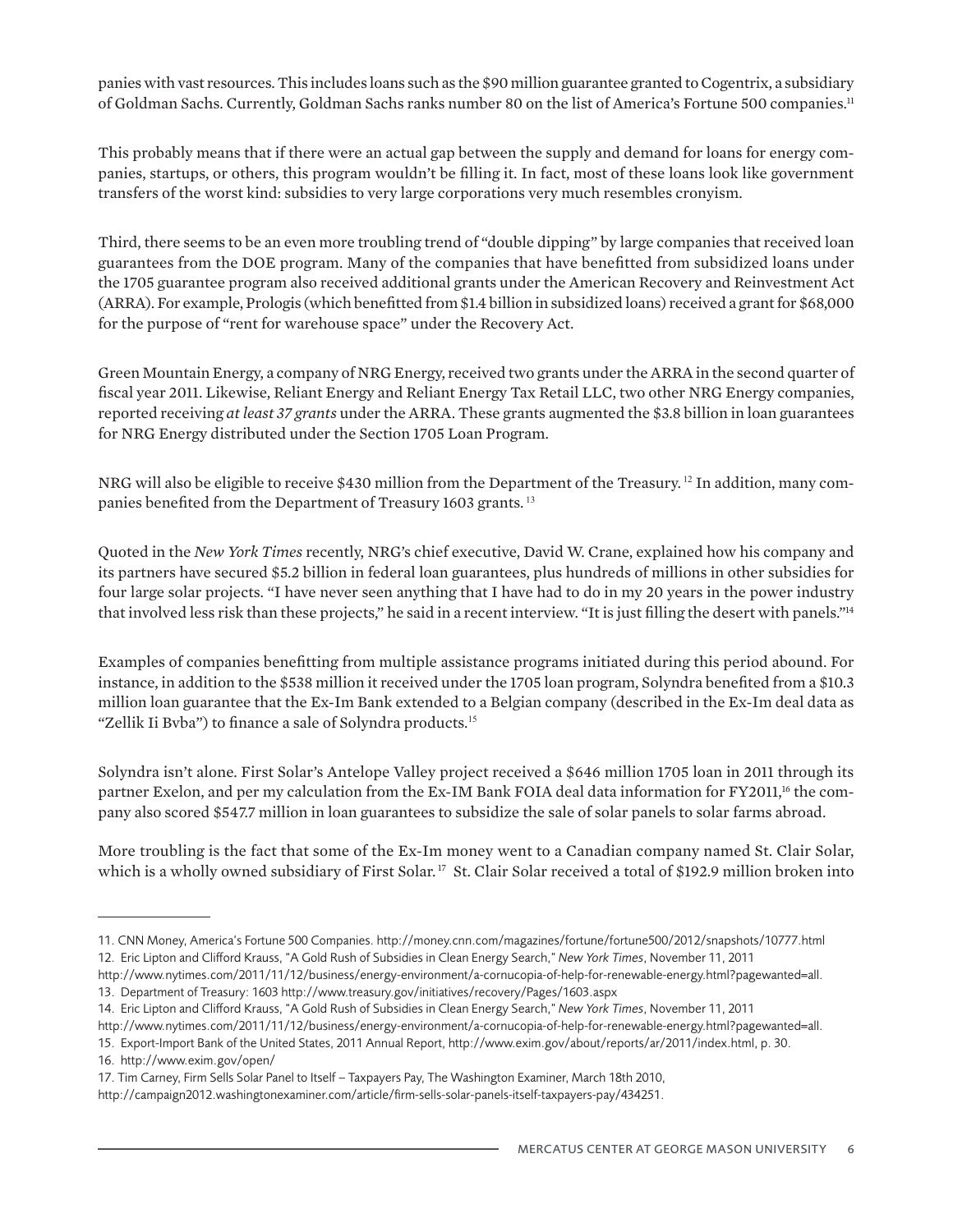two loans to buy solar panels from First Solar. In other words, the company received a loan to buy solar panels from itself. Incidentally, First Solar also received a \$16.3 million loan from the government in 2010 to expand its factory in Ohio.<sup>18</sup>

This double-dipping by energy companies isn't new, unfortunately. While there is no doubt that the deals are lucrative for the companies involved, taxpayers have a lot to lose. Further, double-dipping provides evidence that businesses will be tempted to steer away from productive value creation for society and instead work on narrowly serving political interests for financial gain.

# THE CASE AGAINST CLEAN ENERGY LOAN GUARANTEES

A great deal of attention has been focused on Solyndra, a startup that received \$528 million in federal loans to develop cutting-edge solar technology before it went bankrupt, had to lay off over a thousand workers, and left taxpayers to foot the bill. Obviously, the considerable waste of taxpayers' money is upsetting. But it is only one aspect of the fundamental problems caused by loan guarantee programs in general, and DOE's clean energy loan programs in particular.

#### 1. Socialized Losses and Privatized Gains

Historically, loans guaranteed by the government have had a higher default rate than the loans issued by the private sector without government guarantee. For instance, the Small Business Administration (SBA) has a long-term default rate of roughly 17 percent.19 This compares to 4.3 percent for credit cards and 1.5 percent for bank loans guaranteed by the Federal Deposit Insurance Corporation.

Also, the Congressional Budget Office has calculated that the risk of default on the DOE's nuclear loan guarantee program, for example, is well above 50 percent.<sup>20</sup> In 2011, the CBO updated its study and replaced the embarrassing default rate with a list of variables affecting the rate.<sup>21</sup> While it doesn't provide a specific rate, the report asserts that higher equity financing of these projects would reduce the risk of default. However, this is rarely the case, as most loan guarantee programs cover 80 percent of their financing through debt rather than equity.

Moreover, according to the CBO, when the federal government extends credit, the associated risk of those obligations is effectively passed along from private lenders onto taxpayers who, as investors, would view this risk as costly. In other words, when the federal government encourages a risky loan guarantee it is "effectively shifting risk to the members of the public."

Also, if the loan isn't repaid, then the cost of the investment is to taxpayers. However, if the loan is repaid as expected, the lender will benefit from all the interest payments it collected thanks to a fairly risk-free loan, and the borrower will collect the fruit of its successful business venture. In other words, loan guarantee programs are yet another way that the federal government socializes losses while privatizing benefits.<sup>22</sup>

<sup>18.</sup> Tim Carney, Firm Sells Solar Panel to Itself – Taxpayers Pay, The Washington Examiner, March 18th 2010, http://campaign2012.washingtonexaminer.com/article/firm-sells-solar-panels-itself-taxpayers-pay/434251.

<sup>19.</sup> Veronique de Rugy, "Banking on the SBA" (Mercatus on Policy, 2007, Mercatus Center at George Mason University) accessed on June 13, 2012, http://mercatus.org/publication/mercatus-policy-banking-sba.

<sup>20.</sup> Pamir Wang, "Federal Clean Energy Loan Guarantees: Their Moral Hazards," in Pure Risk: Federal Clean Energy Loan Guarantees ed. Henry Sokolski (Nonproliferation Policy Education Center, 2012)

<sup>21.</sup> Congressional Budget Office [CBO], "The Cost-Effectiveness of Nuclear Power for Navy Surface Ships," (May 12, 2011), http://www.cbo. gov/publication/41454.

<sup>22.</sup> Russ Roberts, "Gambling with Other people's money" Mercatus Center at George Mason University, April 28, 2010, accessed June 13, 2012, http://mercatus.org/publication/gambling-other-peoples-money.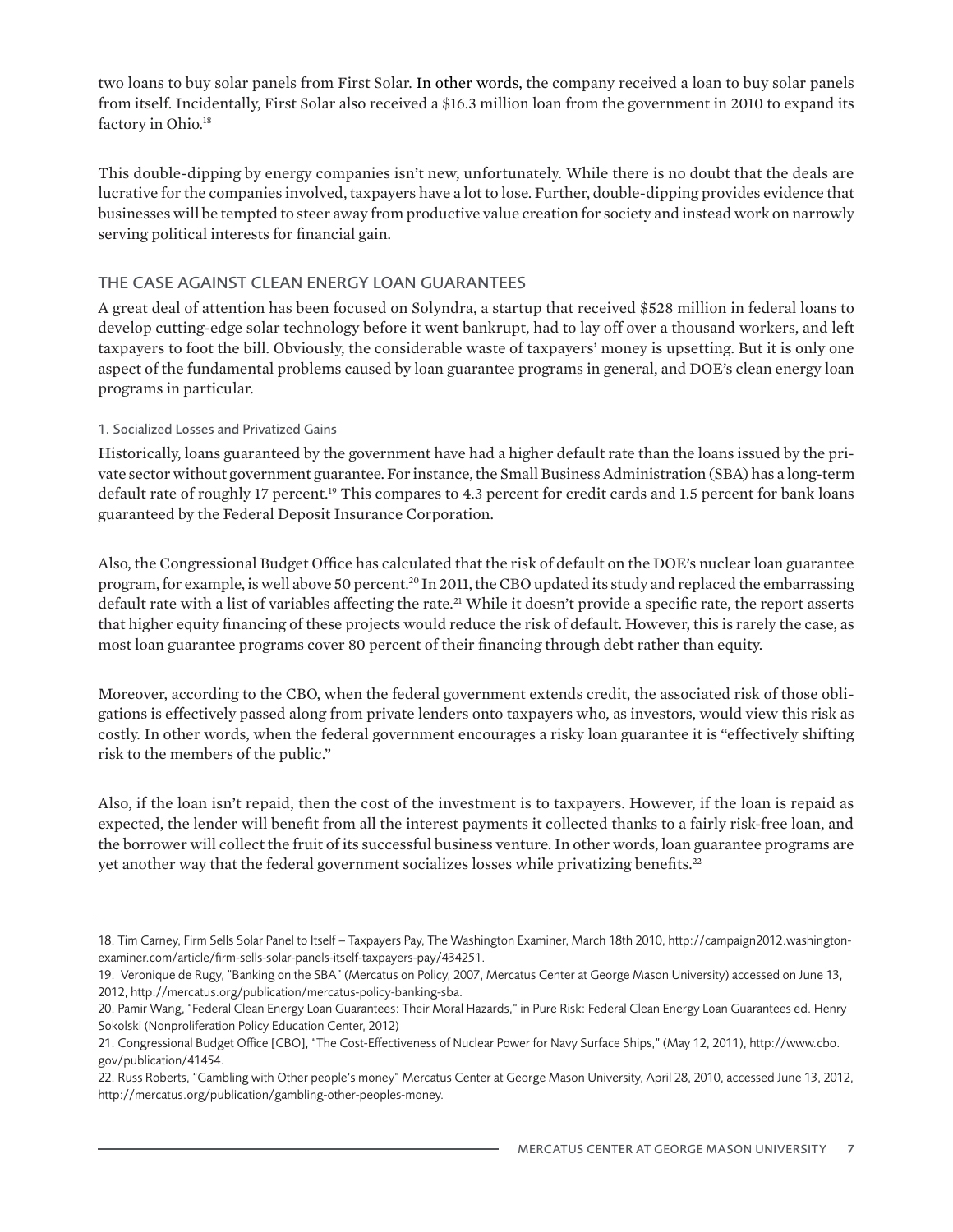#### 2. Moral Hazard

Federally backed loans create a classic moral hazard. Because the loan amount is guaranteed, banks have less incentive to evaluate applicants thoroughly or apply proper oversight. In other words, the less skin the lender has in the game, the less likely the lender will effectively vet the quality of the project. Also, the company that borrows the money has less skin in the game than it would if its loan weren't guaranteed. In addition, each time the government bails out a firm or has to shoulder the cost of a loan guarantee that got into financial trouble, it reinforces the signal to borrowers and bankers alike that it's OK to take excessive risks.

In a March 2012 report, the Government Accountability Office (GAO) found that the DOE loan guarantee program was riddled with program inefficiencies, putting the fairness of decisions about what firms receive loan guarantees into question.23 When GAO requested data from the DOE on the status of the applications, the DOE did not have consolidated data readily available and had to assemble these data over several months from various sources. Inadequate documentation and out-of-date review processes reduce the assurance that the DOE has treated applicants consistently.

These findings do not prove the ability of the DOE to fully assess and mitigate project risks. Moreover, while in the absence of government intervention the private sector builds the infrastructure to assess risk, the federal government has neither the expertise nor the incentive to build such a safety net. This increases the likelihood that loan guarantees will be awarded based on factors other than the ability of the borrower to repay the loan, such as political connections and congressional interest in local pork.24

The moral hazard of loan guarantees increases when rules intended to prevent the program from being a pure giveaway to companies are removed. This is the case, for instance, when as part of the stimulus bill of 2009, the government lifted the subsidy fees for 1705 loans. This move increases the cost to taxpayers and attracts high-risk companies.

#### 3. Mal-investments

Loan guarantee programs can also have an impact on the economy beyond their cost to taxpayers.

Mal-investment—the misallocation of capital and labor—may result from these loan guarantee programs. In theory, banks lend money to the projects with the highest probability of being repaid. These projects are often the ones likely to produce larger profits and, in turn, more economic growth. However, considering that there isn't an infinite amount of capital available at a given interest rate, loan guarantee programs could displace resources from non-politically motivated projects to politically motivated ones. Think about it this way: When the government reduces a lender's exposure to fund a project it wouldn't have funded otherwise, it reduces the amount of money available for projects that would have been viable without subsidies.

This government involvement can distort the market signals further. For instance, the data shows that private investors tend to congregate toward government guarantee projects, independently of the merits of the projects, taking capital away from unsubsidized projects that have a better probability of success without subsidy and a more viable business plan. As the Government Accountability Office noted, "Guarantees would make projects [the

<sup>23.</sup> Government Accountability Office [GAO], DOE Loan Guarantees: Further actions are needed to improve tracking and review of applications, (March 2012), accessed June 13, 2012, http://www.gao.gov/assets/590/589210.pdf.

<sup>24.</sup> King and Montgomery, "Let's Reset," 22.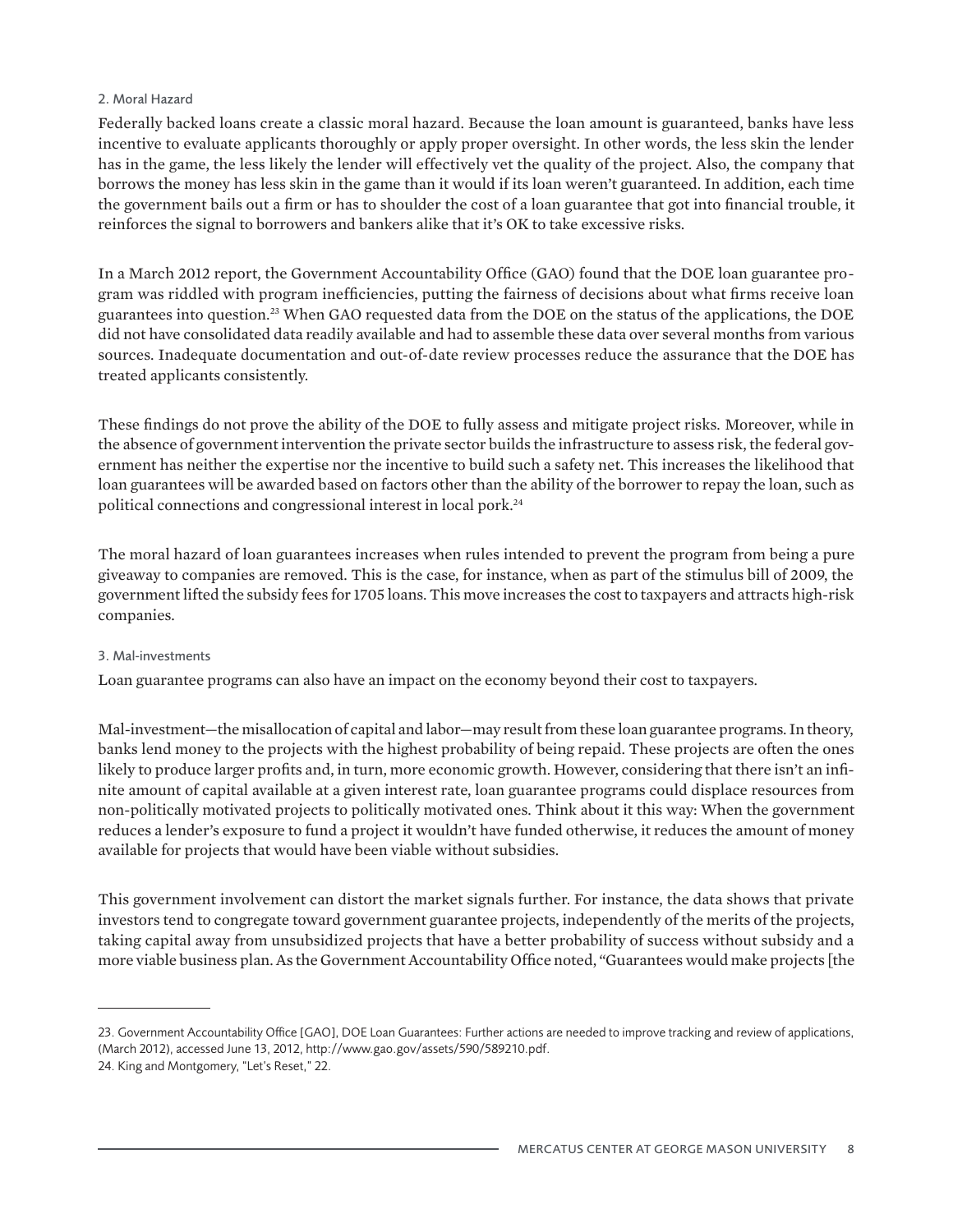federal government] assists financially more attractive to private capital than conservation projects not backed by federal guarantees. Thus both its loans and its guarantees will siphon private capital away."25 This reallocation of resources by private investors away from viable projects may even take place within the same industry—that is, one green energy project might trade off with another, more viable green energy project.

More importantly, once the government subsidizes a portion of the market, the object of the subsidy becomes a safe asset. Safety in the market, however, often means low return on investments, which is likely to turn venture capitalists away. As a result, capital investments will likely dry out and innovation rates will go down.<sup>26</sup>

In fact, the data show that in cases in which the federal government introduced few distortions, private investors were more than happy to take risks and invest their money even in projects that required high initial capital requirements. The Alaska pipeline project, for instance, was privately financed at the cost of \$35 billion, making it one of the most expensive energy projects undertaken by private enterprise.<sup>27</sup> The project was ultimately abandoned in 2011 because of weak customer demand and the development of shale gas resources outside Alaska.<sup>28</sup> However, this proves that the private sector invests money even when there is a chance that it could lose it. Private investment in U.S. clean energy totaled \$34 billion in 2010, up 51 percent from the previous year.<sup>29</sup>

Finally, when the government picks winners and losers in the form of a technology or a company, it often fails. First, the government does not have perfect or even better information or technology advantage over private agents. In addition, decision-makers are insulated from market signals and won't learn important and necessary lessons about the technology or what customers want. Second, the resources that the government offers are so addictive that companies may reorient themselves away from producing what customers want, toward pleasing the government officials.

#### 4. Crowding Out

To some (for example, those lucky enough to receive the loan guarantee), government money may seem to be free. But it isn't, of course. The government has to borrow the money on the open market too. This additional borrowing comes from Americans' savings, as does the money that Americans invest in the private sector's growth. There comes a point when there just aren't enough savings to satisfy both masters. In other words, when government runs a deficit to finance its preferred projects, it can affect private sector access to capital, and lead to a reduction in domestic investment.

Economists use the term "crowding out" to describe the contraction in economic activity associated with deficitfinanced spending.30

In addition, the competition between public and private borrowing raises interest rates for all borrowers, including the government, making it more expensive for domestic investors to start or complete projects.

Over time, this could mean that American companies will build fewer factories, cut back on research and develop-

<sup>25.</sup> Wang, " Federal Clean, Energy"

<sup>26.</sup> Wang, "Federal Clean Energy," 15.

<sup>27.</sup> Peter Bradford, "Taxpayer Financing for Nuclear Power: Precedents and Consequences" (Nonproliferation Policy Education Center,2008) http://www.npolicy.org/article\_file/Taxpayer\_Financing\_for\_Nuclear\_Power-Precedents\_and\_Consequences.pdf.

<sup>28.</sup> Ben Casselman, Alaska Pipeline Scrapped, May 18, 2011, Wall Street Journal, http://online.wsj.com/article/SB10001424052748703509104 576329541913338186.html.

<sup>29.</sup> The Center for the Next Generation website, "Advanced Energy and Sustainability," accessed June 13, 2012, http://www.tcng.org/programs/advanced-energy-and-sustainability.

<sup>30.</sup> Matthew Mitchell and Jakina Debnam, "In the End, We're all Crowded Out," (working paper, Mercatus Center at George Mason University, 2010), http://mercatus.org/publication/long-run-we-re-all-crowded-out#cit7.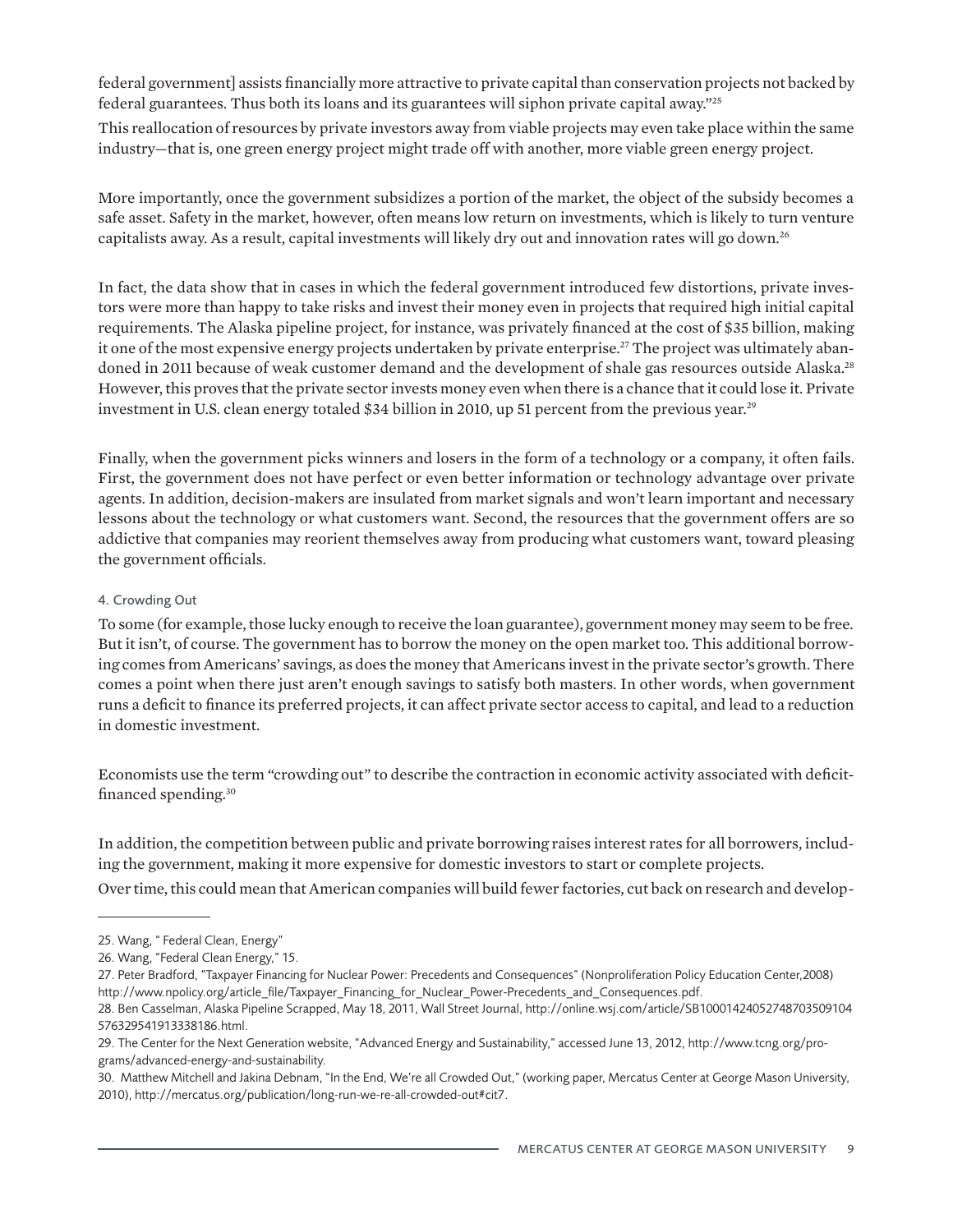ment, and generate fewer innovations. As a result, our nation's future earning prospects will dim, and our future living standards could suffer.

#### 5. Cronyism

In a 2003 speech to the National Economists Club in Washington, D.C., then–Federal Reserve Governor Edward M. Gramlich argued that loan guarantee programs are unable to save failing industries or to create millions of jobs, because—he explained—the original lack of access to credit markets is caused by serious industrial problems, not vice versa. If an applicant's business plan cannot be made to show a profit under reasonable economic assumptions, private lenders are unlikely to issue a loan. And they would be right not to.

Then why is the federal government still guaranteeing loans? One reason is it serves three powerful constituencies: lawmakers, bankers, and the companies that receive the subsidized loans.

Politicians are able to use loan programs to reward interest groups while hiding the costs. Congress can approve billions of dollars in loan guarantees with little or no impact to the appropriations or deficit because they are almost entirely off-budget. Moreover, unlike the Solyndra case, most failures take years to occur, allowing politicians to collect the rewards of granting a loan to a special interest while skirting political blame years later when or if the project defaults. It's like buying a house on credit without having a trace of the transaction on your credit report. It is also easy to understand why companies and company executives benefit from these loans and may seek them out. However, this shouldn't obscure the fact that this preferential treatment comes at the expense of the taxpayer, and ultimately at the expense of our market and political system.

But another potential beneficiary of these loans is the financial institutions that issue them. With other loan programs such as the SBA, there is evidence that lenders may have an incentive to favor borrowers that qualify for a loan with a government guarantee over those that do not. When a small business defaults on its obligation to repay a loan, bankers do not bear most of the cost; taxpayers do. Meanwhile, lenders make large profits on SBA loans by pooling the guaranteed portions and selling investors trust certificates that represent claims to the cash flows. How profitable is this? Testifying before Congress in April 2006, David Bartram, the president of the SBA Division of U.S. Bancorp, the nation's sixth-largest financial services company, explained that "return on equity of SBA loans can exceed 70 percent."<sup>31</sup> A 70 percent return on equity (RoE) is remarkably high. Right now, the five-year average RoEs for the two biggest banks in America—Citigroup and Bank of America—are 16.2 percent and 14.5 percent, respectively.

More study is required to determine whether a similarly outsized return to financial institutions occurs with the DOE program, but the parallels between the DOE and SBA programs suggest this is a possibility.

## CONCLUSION:

The Department of Energy's loan guarantee programs have been the focus of much public attention since energy company Solyndra went bankrupt last year, leaving taxpayers with a \$538 million bill. Of equal concern to the significance of this waste, however, is the distortion and incentives experienced by both lenders and companies that participate in the government loan program, as well as the distortion of market signals. Further looking at where the money is going, the evidence seems to go solidly against the idea that they are achieving their goals. And the systematic economic harm done by rewarding companies that forgo value creation in favor of pursuing financial benefit through the political system creates long term consequences for our economy and our country.

<sup>31.</sup> Veronique de Rugy, "Banking on the SBA," Mercatus on Policy, Mercatus Center at George Mason University, Arlington, VA, 2007, http:// mercatus.org/publication/mercatus-policy-banking-sba.